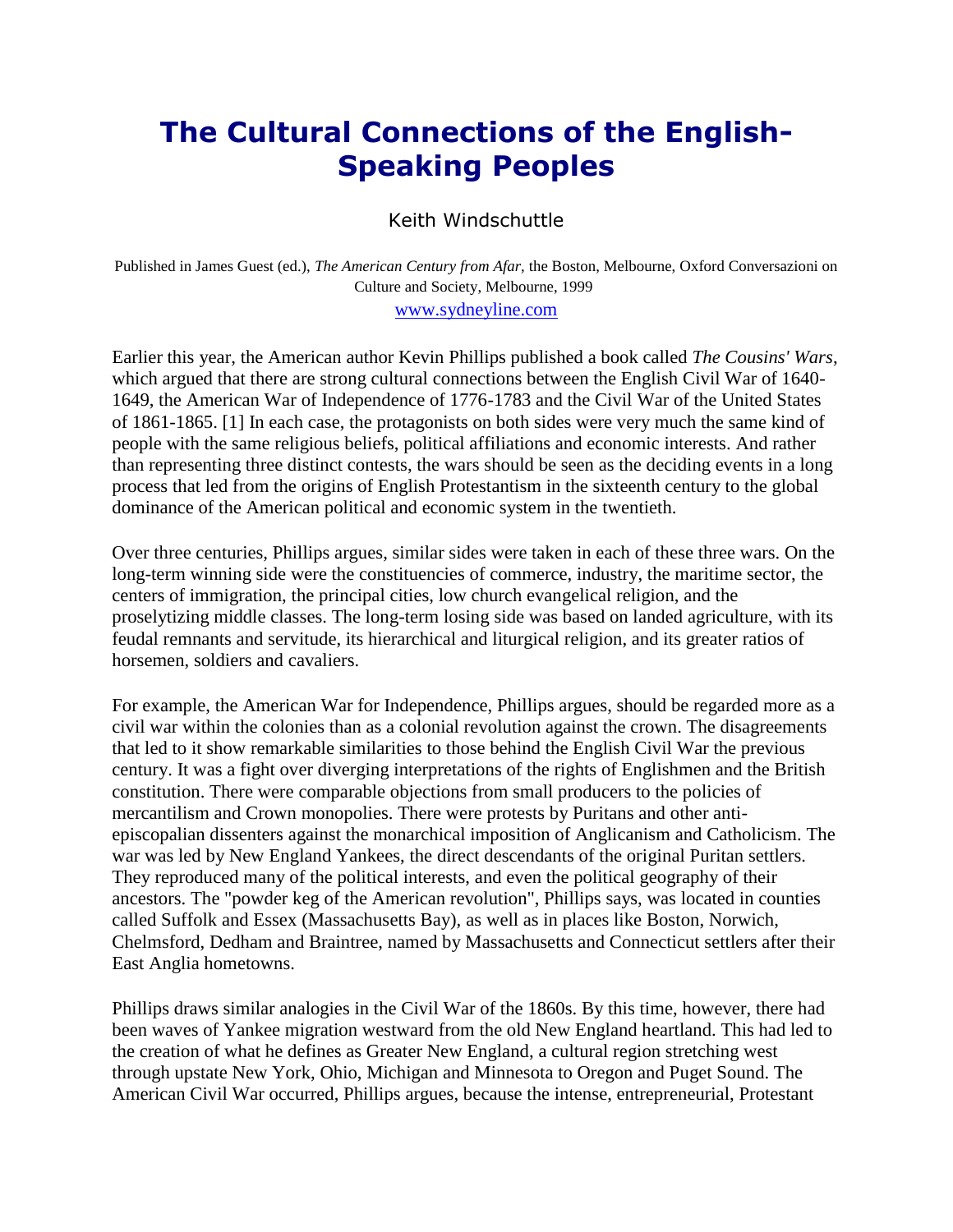Yankees of this Greater New England were at cultural, religious and political odds with the Greater South. Ultimately, Phillips wants us to see the present globalization of liberal-democratic politics and market-driven economics as both the fulfillment of the English Reformation and the irresistible emergence of a new imperial community of English-speaking peoples.

Now, in terms of political and religious history, I think this thesis is flawed by its assumption that the English Civil War was a Puritan revolution. Had he read the most recent works by English revisionist historians Phillips might have become disabused of this idea and might also have played down the emphasis he places on Yankee Puritanism as the cause these conflicts. This apart, however, I think Phillips gets the sociological inheritance of the United States pretty right. In particular, I was impressed by his insistence on the Englishness of American history, of how loyalties, grievances, disputes and terminology that originated in England crossed the Atlantic and played themselves out on the American continent not only in the eighteenth and nineteenth centuries but until well into the twentieth.

The third volume of Edward Gibbon's *History of the Decline and Fall of the Roman Empire* was published in 1781. At that time, New York was still occupied by English forces and the outcome of the War for Independence that had started in 1776 was by no means certain, though to Gibbon and other intelligent observers it seemed the dissident colonists would eventually prevail. In a footnote towards the end of Volume Three of his magnum opus, Gibbon comments on this contemporary struggle, observing that as far as the future of civilized society was concerned, it did not matter if the Americans did break with the mother country. 'Whatever may be the changes of their political situation,' he wrote, 'they must preserve the manners of Europe; and we may reflect with some pleasure, that the English language will probably be diffused over an immense and populous continent.' [2] Gibbon's history is not only a story about the end of the Roman Empire but is just as much about the development of 'the manners of Europe', that is, of the civilisation of Western Christendom that emerged from the ruins of Rome.

If we are to talk sensibly about the culture of contemporary America we need to recognize that the United States is one of the chief products of Western Christendom and that, just like Australia, it was formed by the West as a whole as well as by England in particular. The notion that the United States is some separate, alien or essentially different country to Australia is historically untrue. As well as a common language, we share a common culture.

Until the 1990s, discussion by historians about the nature of Western culture has been out of fashion for many decades but since the fall of Communism it has undergone a revival. One of the most adventurous of the new school is the work by David Gress, *From Plato to NATO: The Idea of the West and its Opponents*, which was published last year. Let me outline Gress's thesis, look at some of its major omissions and then suggest how it could be shored up by some considerations from English history.

Gress's book is an attempt to identify the chief causal elements of the historical development of western civilisation. He is arguing against an older version of this story that he calls the 'Grand Narrative'. This was created in the first half of the twentieth century by a group of American authors that included Will Durant in *The Story of Civilization* and William McNeill in *The Rise of the West*. It told an essentially benign story that saw liberty as fundamental to the West but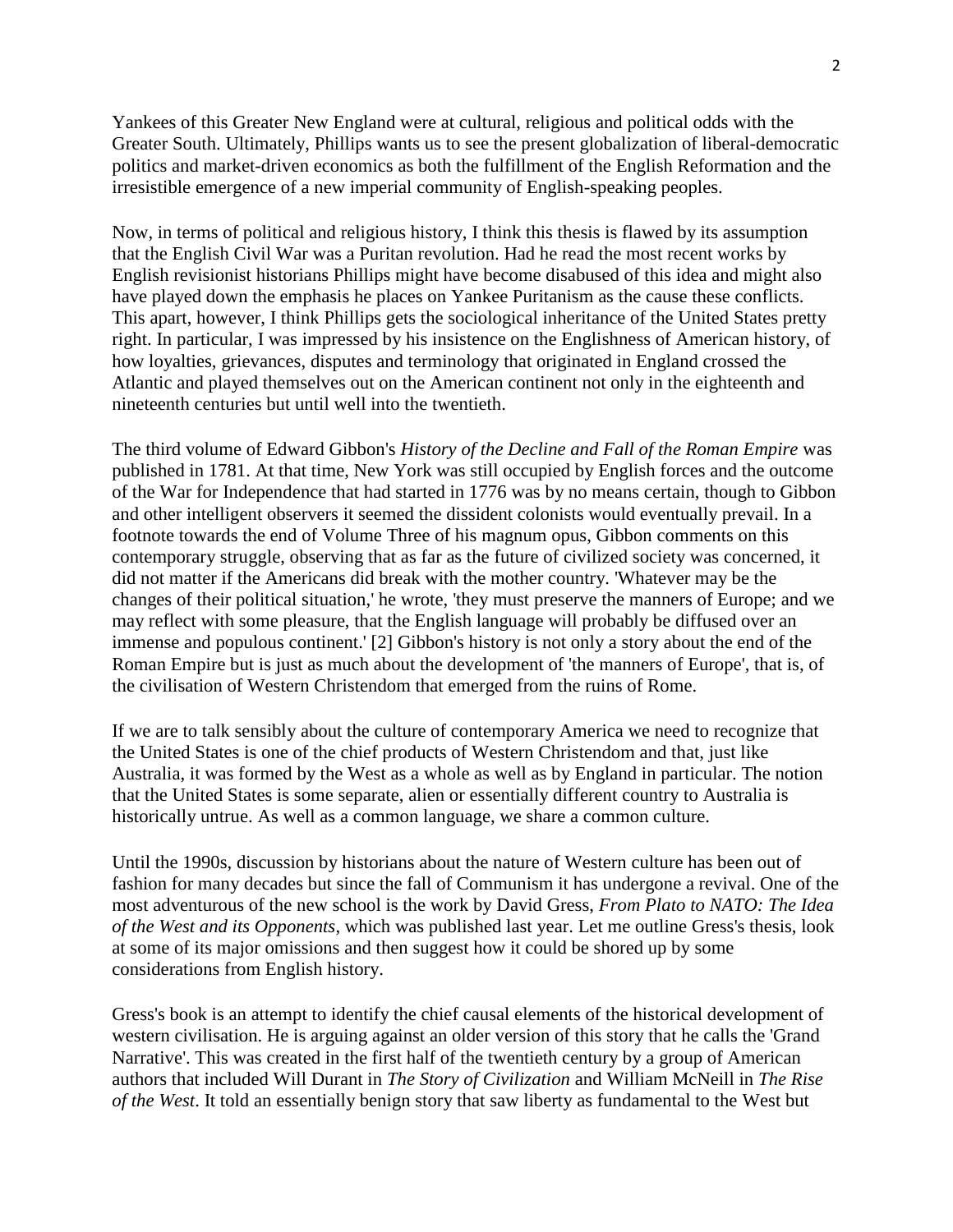defined it as an abstract, philosophical principle devised by intellectuals and transmitted down through the ages in a series of great books. It said that liberty was born in ancient Athens, but subsequently honoured more in the breach than the observance. It was preserved not so much in practice but as a set of ideas until the Enlightenment of the eighteenth century. It finally became manifest in the Constitution of the United States of America.

In his alternative version, Gress plays down the influence of Greece and elevates that of Rome. He emphasises that the West is just as much heir to Roman imperialism as it is to the Roman contribution to law. He also acknowledges that the Gothic invaders who emerged from the forests of Germany in the Dark Ages were not the negative forces they are usually portrayed but brought with them seeds of liberty. They did this, Gress writes, because they established monarchies based on ordered and law-governed hierarchies of nobility, security of ownership of land, and responsible administration that encouraged agriculture, commerce and useful arts. [3] I think Gress's critique of the Grand Narrative succeeds in that he does show how liberty has been transmitted as much through political practices as through books and thinkers, and he gives a much more historically grounded and credible version of the origins of the West.

He is also right to emphasise the Germanic role in the development of the West. However, in demolishing one myth, he creates another. I don't want to dispute his assessment of the Gothic era but it is not hard to show that, from the eighteenth century onwards, the positive contributions made by Germany to politics in the West have been thin on the ground, while their negative contributions have been disastrous. Gress confines his discussion of the major political movements in the eighteenth century to what he calls the 'radical Enlightenment' of Jean Jacques Rousseau and the French revolutionaries who followed him; and the 'sceptical Enlightenment' represented by liberals such as Montesquieu, David Hume, Edward Gibbon and Adam Smith. He largely omits discussion of the German Enlightenment and its two major theorists of history, Hegel and Herder. As everyone knows, the political and intellectual tradition that began with Hegel produced the thought of Karl Marx and eventually merged with French Jacobinism to produce the Bolshevik Revolution and its aftermath. Thanks to the collapse of the USSR in 1989-90, that tradition has now run its course and been consigned to the dustbin of history. However, the second product of eighteenth century Germany, the Romantic nationalism of Johann Gottfried von Herder, remains one of the major defining issues of twentieth century history.

Herder was the man who originated two of the most influential concepts of the modern era: cultural relativism and self-determination. He said that people who constitute a language group, no matter how small and undistinguished, have their own culture which cannot be judged by outside standards and which are authentic in their own terms -- all cultures are equal but different. He also argued that all unique cultures deserve to determine their own destiny -- every culture should form a nation.

Though Herder was a conservative, his ideas let loose on Europe the then radical concept of nationalism. Within a century, the wars of German unification were waged to enforce the idea that all German volkes must be affiliated to the German state. In the twentieth century the extension of this idea helped produce the First and Second World Wars. Under Hitler, its logic led to the extirpation of those who did not qualify as part of volk culture. In the Balkans today,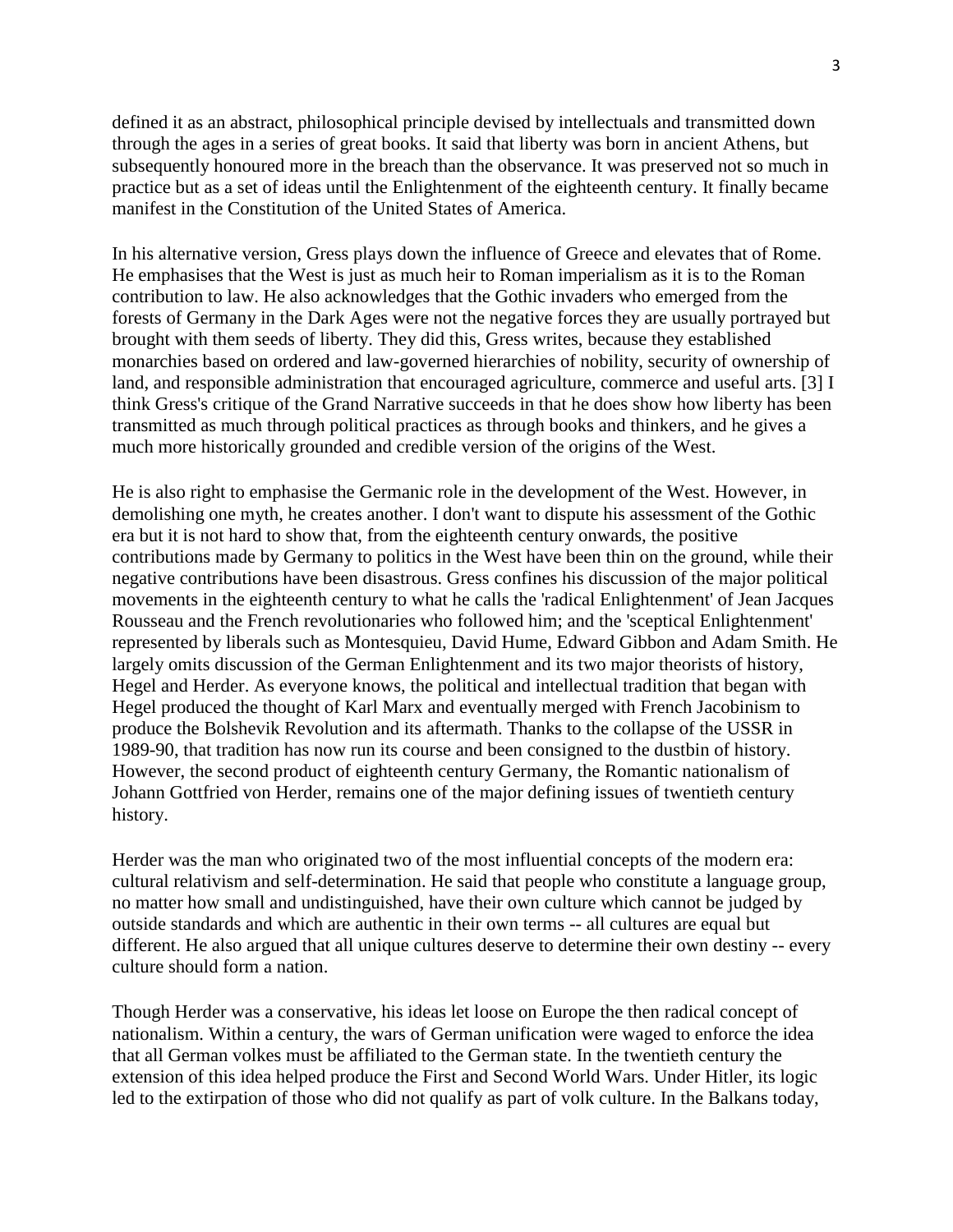Herder's romanticism is represented by, on the one hand, the reckless pursuit of national liberation and, on the other hand, by the sinister euphemism of ethnic cleansing.

As well as omitting German romanticism, there is another problem about Gress's interpretation of the German contribution to Western culture. When he talks about the Germanic tribes emerging from the forests in the early Middle Ages bearing the seeds of liberty, he is including the Angles, Saxons and Danes who conquered and settled the British Isles. In other words, the Germanic liberty of the early Middle Ages was the precursor to notions of freedom on both the European Continent and in Britain. However, on the Continent by the seventeenth century, the political regimes established by these peoples had in a number of cases degenerated into monarchical absolutism. The most notable place where this did *not* occur was England. So we need an additional explanation to account for the difference between the political outcome that emerged from the Franks and the Goths on the Continent and their Germanic cousins in Britain. This answer is not hard to find. Indeed, among English and Australian historians it has long been the standard account -- the English Civil War of the 1640s. As a result of this conflict, the English Parliament emerged as the principal organ of royal government. From a country teetering on the edge of absolutism, England eventually produced a constitutional monarchy under which subjects were guaranteed liberty of person, property and conscience. The Parliamentarians of the 1640s, I should emphasise, were not revolutionaries. They were not trying to bring into being a brave new world but to defend their property and their age-old political rights to bear arms, to hold free elections, and to speak openly. In preventing their country from succumbing to absolutism, they were primarily responsible for the modern notions of civil society, a bill of rights and the social contract. They also enshrined Protestantism as the dominant religion, but under a system that tolerated other faiths. By the eighteenth century, English institutions were the envy of Continental intellectuals. The central argument of the *philosophes* of the pre-Revolutionary salons was that England, coupled with the Netherlands, demonstrated that societies that were freer and more tolerant became both richer and stronger than those in which oppression and dogmatism prevailed.

Both the United States and Australia are the direct heirs of all these traditions, that is, of both the wider culture of Western Europe that has been formed since the fall of Rome and of the specific political ideas and arrangements that emerged in Britain in the seventeenth century. Although the United States emancipated itself from the direct political control of Britain, and incorporated elements of both Athenian democracy and the eighteenth century Enlightenment into its Constitution, the underlying principles of its political assumptions derive from England, just as ours do.

Now, over the past decade, Australia has been through a period of extraordinary debate in which the option of throwing away our dual English-speaking and Western inheritance has been taken very seriously. This is especially so among the political elites, the national news media and the humanities departments of the higher education system. The argument that Australia should become an Asian nation, and that we should define ourselves by our geography, instead of our history and cultural inheritance, is still alive. Later this year, we are having a referendum over whether we should become a republic, which is a direct consequence of the earlier debate about whether we should become an Asian nation. At one stage, this debate reached the point where it was not only a live internal issue but led some outside observers to believe that some kind of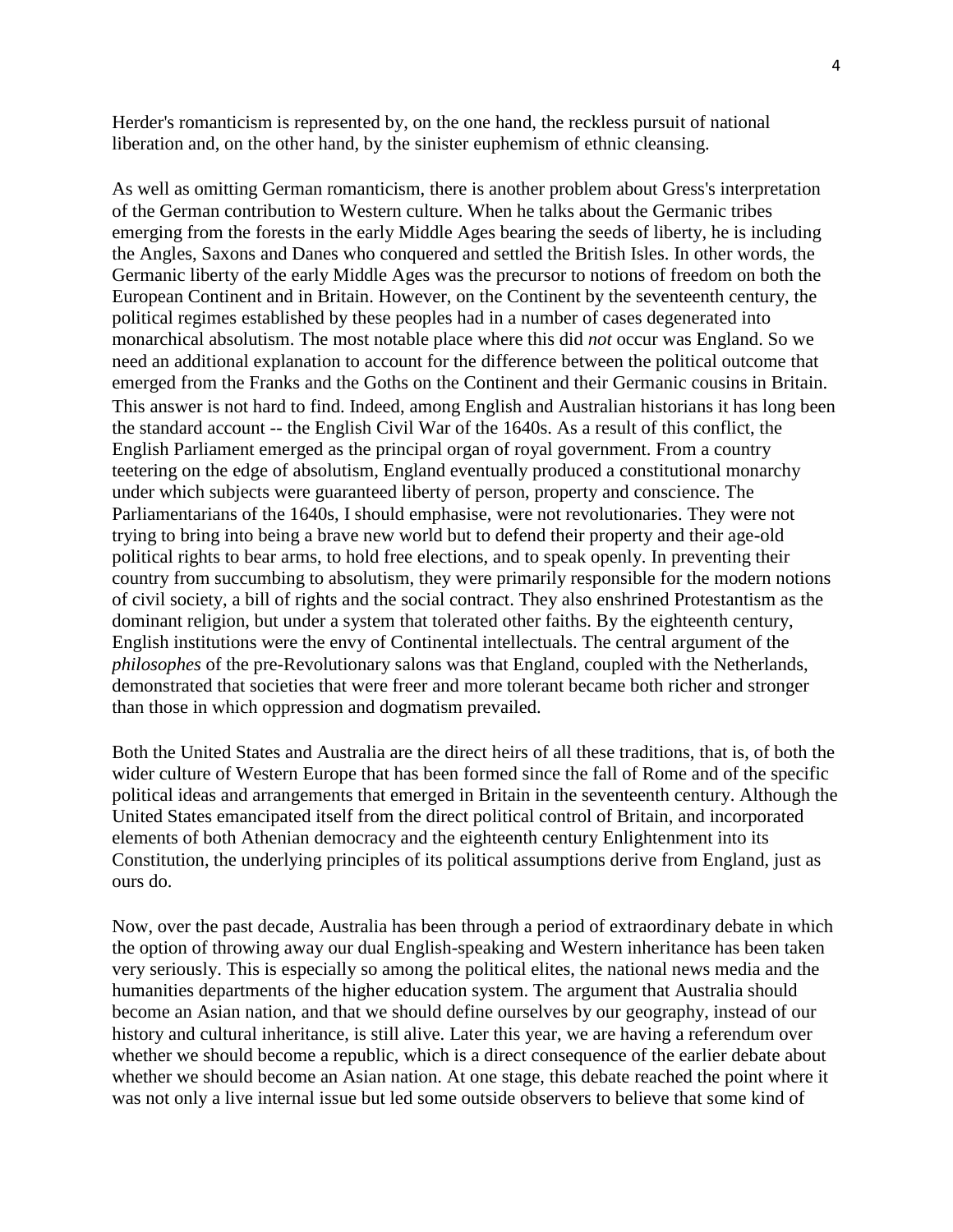cultural defection was imminent. In 1996 Samuel Huntington listed Australia, along with Russia, Turkey and Mexico as one of the 'torn countries' of the world, by which he meant those countries trying to redefine their civilizational alignment. He noted that former Prime Minister Paul Keating was urging that Australia must cease being 'a branch office of empire', become a republic and aim for 'enmeshment' in Asia. Continued association with Britain, Keating said, left us a derivative society. It was 'debilitating to our national culture, our economic future and our destiny in Asia and the Pacific.' [4]

Huntington's book was published in 1996 but was written a year or so earlier. Huntington deserves our admiration because he pulled off an extremely rare feat in social and political science -- the equivalent of a golfing hole in one. He made a correct prediction. He said that the attempt by all these 'torn countries' to change their cultural alignment would fail. This was because culture was not susceptible to social engineering. Political elites who wanted to make dramatic shifts of this kind would produce an internal backlash and in democratic societies they would be forced to retreat. Huntington was right about this in regard to Turkey, whose attempts to Europeanize its culture produced a dramatic rise in votes for Muslim fundamentalist political parties. And he was right about Australia whose attempt to Asianize led to a similar electoral result by producing a new political party representing what you might call Australian nationalist fundamentalism.

Now, the Keating government was defeated in the election of 1996 -- in fact, it suffered the biggest electoral reversal of any political party since federation in 1901. In retrospect, this government appears to have been the high point of the Australian adventure with this kind of cultural engineering as far as the political system is concerned. However, it would be wrong to assume this is the end of the matter, for the question remains alive and well in other institutions, especially the media and the higher education system.

Last night, Professor Véliz made the point that the term 'culture' means different things in different contexts. This is true. There is the Matthew Arnold concept of culture as 'the best that has been thought and said'. There is the notion of culture I have been using to describe the underlying components of a civilisation, which are the principles enshrined in the political, religious and economic structures of that civilisation. A civilisation can contain many subcultures, including ethnic cultures. And there is the German romantic notion of culture devised by Herder, which refers to the whole way of life of a people. This last view regards Western civilisation as just another culture. As I said before, Herder's notion is based on cultural relativism and cultural self-determination, and for two centuries it has provided the rationale for nationalist conflict, racism and ethnic cleansing.

In North America, Western Europe and Australia, the historic track record of Herder's culture in fostering the most primitive kind of tribalism is today blithely ignored. In our own societies, cultural relativism and self-determination remain inviolable, self-validating concepts from which the aura of innocence still shines.

In the eighteenth century, Gibbon, Montesquieu and other members of the skeptical branch of the Enlightenment had made a clear distinction between those societies that had attained the higher plane of civilization and those who languished as barbarians. Herder's cultural relativism,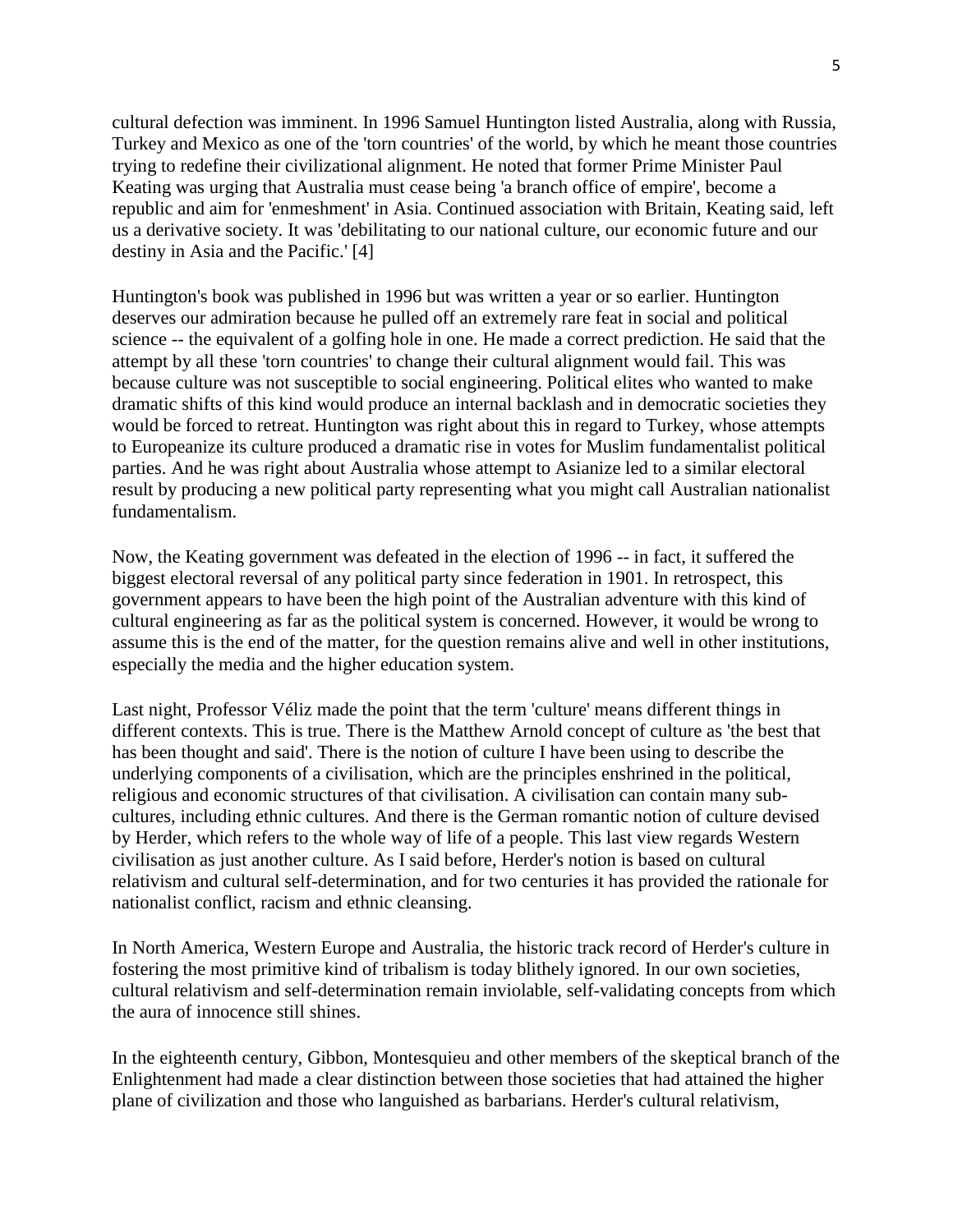however, would have none of this. There could be no barbarians since all cultures were authentic. Today, there are very few Western historians who dare to use the word "civilization" because of the politically incorrect value judgment embedded within it. As Herder's most recent celebrant, Donald Kelley says: "Herder's point was that in contrast to the civilization of scholars and philosophers, culture could involve the whole people (*Kultur des Volkes*) and so represented the best road to an understanding not only of history but also of human nature." [5] Within literary criticism, this concept has been steadily gaining ground throughout this century. In the hands of Marxist critics like Richard Hoggart and Raymond Williams, the notion of 'authentic culture' was merged with the concept of class, in order to let them speak of an authentic working class culture. In history, the search for authentic cultures produced what Edward Thompson defined in the 1960s as 'history from below' or social history, which has been the fastest growing branch of the discipline since then. In the 1970s, these developments merged with the identity group politics and produced the notion that women, gays, blacks, indigenes or any other identity group could each be shown to have cultures of their own.

The political consequence involved in the identification of so-called authentic cultures is to undermine rather than extend the traditional Western concept of liberalism. The aim of defining identity groups has always been to show how their culture has been forced to take an alien form, that has contributed to the suppression or oppression of their members. For instance, Richard Hoggart argues that the tabloid press and television produce a working class with consumerist values rather than the natural and authentic socialism that would prevail if only the workers could see through the false consciousness imposed by the media. And feminists have long argued that patriarchy suppresses the 'natural' culture of women. In fact, the most recent feminist argument of this kind was in a recent edition of *Newsweek* where Germaine Greer was urging what was once called female genital mutilation be redefined as female genital 'cutting' and that, despite protests by some Western women critics, the practice should be recognized as an authentic manifestation of the culture of the Muslim women concerned. [6] Another Australian version of the argument from authenticity has been the case of Aboriginal peoples who are now identified by anthropologists and others as possessing cultures that are beyond reproach. Though these cultures are neither liberal, nor democratic nor even literate, their supporters insist that the cultural assimilation of aboriginal people with Western civilization would amount to nothing less than genocide.

To make an argument of this kind you need to disparage the notion that there are some kinds of universal principles by which human beings should live. Cultural relativism is necessarily opposed to any form of universalism. But in doing so, it conflicts with the basic principles of Western liberalism, that is, with the notion that there is a universal human nature from which flows universal human rights. In other words, multiculturalism is incompatible with liberalism, and thus incompatible with the central political inheritance of Western culture. Our society has always lived with a certain degree of inconsistency and hypocrisy and history has long taught us that it is better to accept this than try to impose some intellectually-defined purity of policy. So, although liberalism entails universalism, this does not mean it should be universally enforced, nor should the promotion of cultural relativism be proscribed in some repressive manner. In fact, don't think opposition to the multicultural romanticism that is now so prevalent within our institutions is actually a policy or political issue at all, even though it does sometimes produce some bizarre political manifestations, such as the attempt to make Australia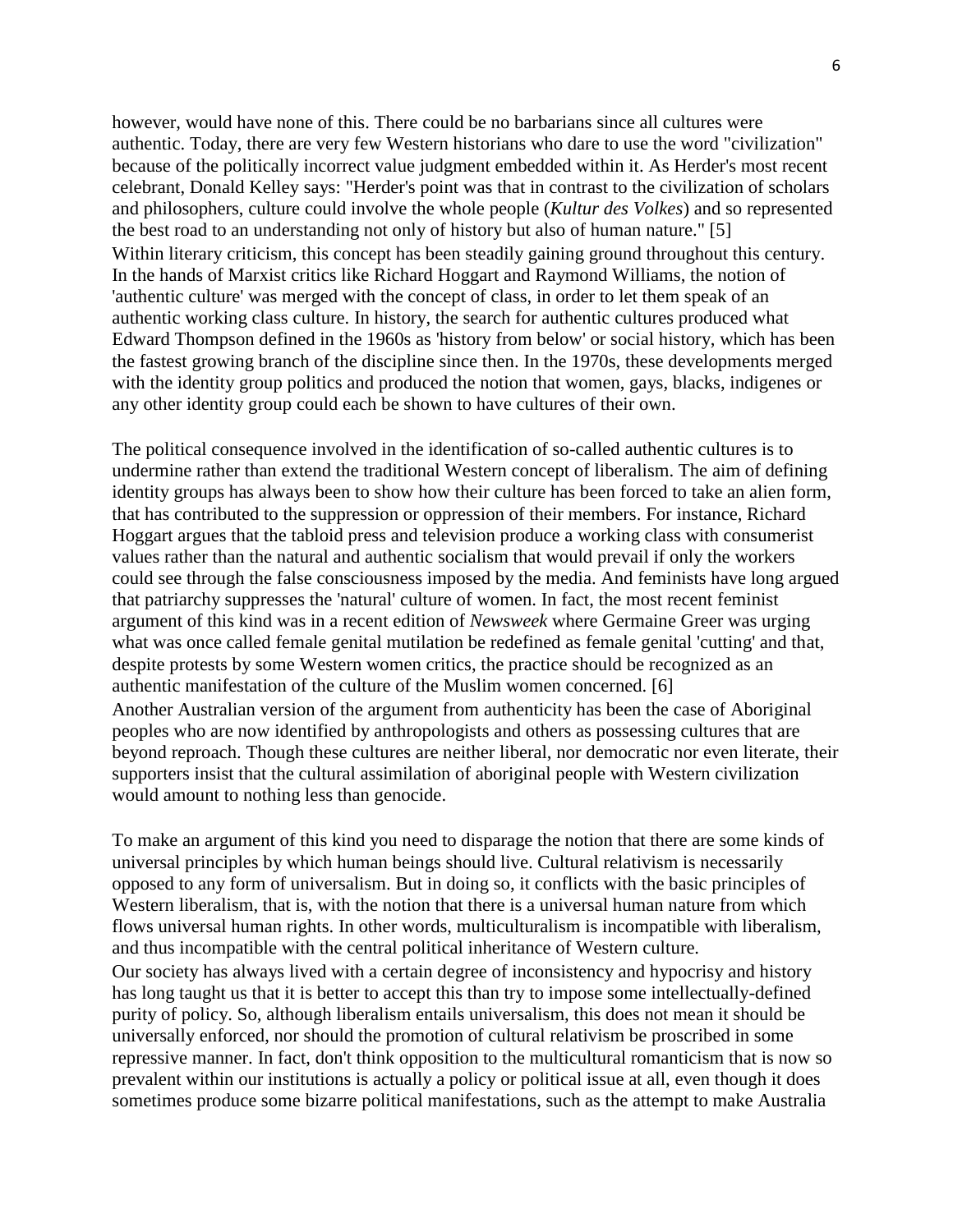an Asian nation. The contest is primarily the responsibility of Western intellectuals, that is, writers, editors, educators, artists and those in the academic disciplines, and it should be fought out with the tools familiar to people in these fields -- debate, reason, evidence, rhetoric, ridicule and the like.

The biggest failure in this regard at present is the education system, especially the humanities. This is true of both the high school and the university curriculum where the hallmarks of multicultural romanticism now dominate literary criticism, art criticism, anthropology and, sad to say, history. We are no longer educating our children to even understand western civilization, let alone value it. Indeed, much of the history curriculum now constitutes a litany not of western virtues but of western crimes.

Among those who designed the new national history standards for American high schools were educationalists opposed to the traditional notion that history should be disinterested and above ideology. Fortified by the claim that it is impossible to be non-political, they advocated a reversal of the traditional account of American history with its emphasis on the War for Independence, the making of the Constitution, westward expansion and the Civil War. Instead, they recommend a high school syllabus that focuses on how women, blacks and ethnic minorities 'have suffered discrimination, exploitation, and hostility but have overcome passivity and resignation to challenge their exploiters, fight for legal rights, resist and cross racial boundaries'. [7] Were it not for the unprecedented intervention of the Republican-dominated US Senate in November 1994 voting to prevent two government educational bodies from certifying these national history standards, a program of this kind would now be taught to the majority of American high school students.

In Australia, however, our high school syllabus has succumbed to just this kind of thing. Gender, race and ethnicity are now ubiquitous categories that students are forced to apply to most topics in the humanities. For instance, in the New South Wales Higher School Certificate course in history, it is still possible to study the political and military causes of the First World War, but this is an elective. It is *compulsory* to study the effect of the war on women at home, such as how they got jobs in the retail sector and how difficult it was under wartime shortages to go shopping. At the university level in Australia, the general story is that history is in a state of serious decline. There has been a deterioration in student demand to the point where a large proportion of academic historians have been forced into what is euphemistically called 'early retirement', that is, they have been retrenched. The total number of Australian historians employed by universities declined from 451 in 1989 to less than 300 in 1998, with the number in some of the once most prestigious departments being reduced by half. [8] Most who have retired have been those who once emphasised the importance to society of its political, legal and military arrangements; those who remain are for the most part multiculturalists, feminists, postmodernists or what are now called queer theorists. While some older humanities departments are being closed down, the University of Melbourne only this week announced it had created a new department of indigenous affairs to be headed by Professor Marcia Langton, one of the authors of the report into the so-called 'stolen generation' of aboriginal children.

However, even though the appointments system to universities in both Australia and the US is now being blatantly rigged by the Left, this does not mean that governments should intervene to